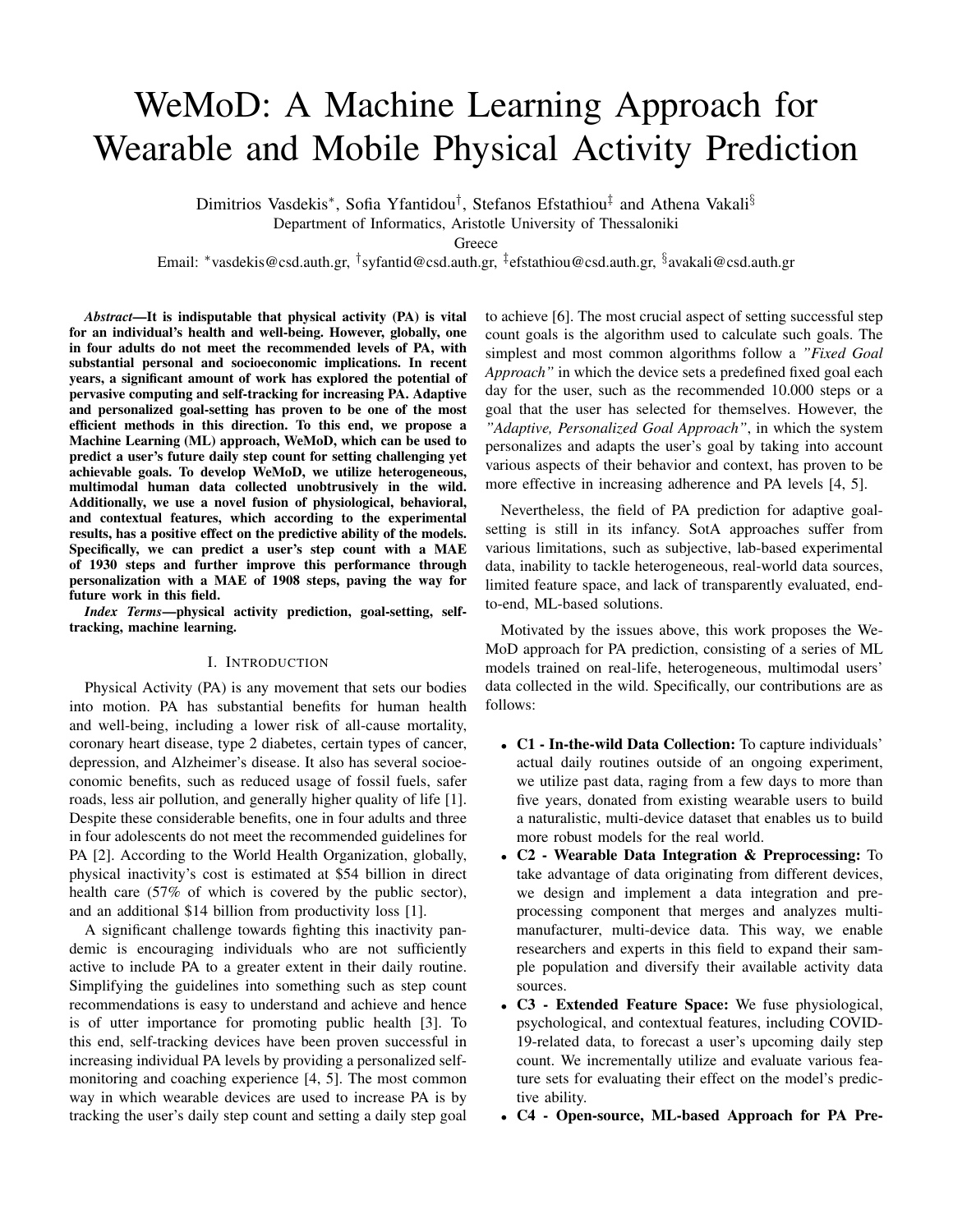diction: We develop WeMoD<sup>1</sup>, an open-source, end-toend approach for the collection, integration, preprocessing, and ML-based forecasting of PA from a set of rich features. In this process, we experiment with various ML algorithms and paradigms. Among others, we compare the performance of traditional generalized ML models with personalized models, directly linked to individuals, as a herald of individualized goal-setting interventions.

We organize the remaining of this paper as follows: Section II discusses prior work in ML-based PA prediction and goalsetting. Section III outlines our data collection, preprocessing, analysis, and evaluation methodology, while Section IV presents our experimental results and highlights our findings. Finally, Section V concludes this paper and introduces future work directions.

# II. RELATED WORK

In the following, we briefly overview two core research topics that our work touches upon, namely goal-setting interventions and ML-based PA prediction.

#### *A. PA Prediction & Goal-setting Interventions*

Several works have studied the impact of appropriate goalsetting on increasing an individual's PA levels, measured in daily step count data. Zhou et al. [7] conducted a Randomized Control Trial (RCT), where the intervention group received personalized goals adapted to their previous activity data, whereas the active control group received a fixed goal of 10000 steps. Their results led to a statistically significant difference favoring the intervention group. Similarly, van Dantzig et al. [8] evaluated the impact of a context-aware, personalized goalsetting approach through an RCT, and Phatak et al. [9] presented an idiographic (person-specific) approach establishing the efficiency of dynamic models of PA in the context of goalsetting and positive reinforcement interventions. These findings indicate that personalized goal-setting, which considers the user's context, is more effective towards increasing PA levels, as expressed through the daily step counts. However, these studies focus on RCTs rather than the prediction models themselves and provide limited information in this regard, as opposed to our work. Additionally, in contrast to these works, we have created and utilized a real-world, heterogeneous dataset that is not limited to a specific experiment duration or lab setting and represents the participants' natural behavior. Overall, we adopt a broader view of human sensing by incorporating a combination of features, including physiological, psychological, and contextual data, rather than sole past measurements, and by utilizing ML for behavioral analysis from human sensing data.

# *B. ML-based PA Prediction & Goal-setting Approaches*

Most closely to our work, prior literature has also focused on building ML models for PA prediction and adaptive goalsetting. Zhou et al. [7] developed an ML model utilizing users' historical data regarding daily step count and goal achievement

<sup>1</sup>https://github.com/BasdekD/adaptive-goal-setting

rate and generated challenging yet realistic goals to maximize future PA. Dijkhuis et al. [10] developed an ML model that predicts a user's achievement of a daily step count goal which uses activity and time-related features up to the prediction moment. A similar approach is presented by Li et al. [4], where the authors used ML to develop a model that calculates hour by hour the probability of a user achieving their daily step goal. The model considers past activity patterns and the current PA target to deliver the desired prediction. A limitation of the above works is that they do not report the performance of the step count prediction models, rendering it impossible to evaluate their effectiveness. Also, they do not consider contextual and psychological features that may enhance the accuracy of the suggested goals, an approach that we explore in this work. To cover this gap, Mohammadi et al. [11] developed a neural network model that considered several contextual features derived from questionnaires (personal, social, and environmental features), as well as physiological data to predict the average weekly step count of an individual. However, this approach does not consider the different characteristics of the days in a week (weekends vs. weekdays, holidays, day-specific activity patterns). In contrast, our work explores in-depth the importance of such feature sets (e.g., time-related, COVID-19-related) for the performance of ML models and calculates more demanding daily (instead of weekly) PA predictions.

#### III. METHODOLOGY

This section presents our methodology regarding data collection and preprocessing, feature engineering, and model building and evaluation, an overview of which we present in Figure 1.



Fig. 1. The WeMoD approach outline: In the dataset curation phase, we perform necessary data preprocessing steps, and feature and window size selection. In the algorithm selection and optimization phase, we experiment with different ML algorithms, and we proceed with dimensionality reduction.

#### *A. Data Collection*

A critical aspect for accurately predicting the daily step count of a person is finding the appropriate dataset for training and evaluating the ML model. As mentioned in Section I, there are two major open issues regarding such datasets. First, previous studies mainly focused on physiological measurements, overlooking other factors that may affect PA, such as behavioral traits or environmental factors. Second, there is a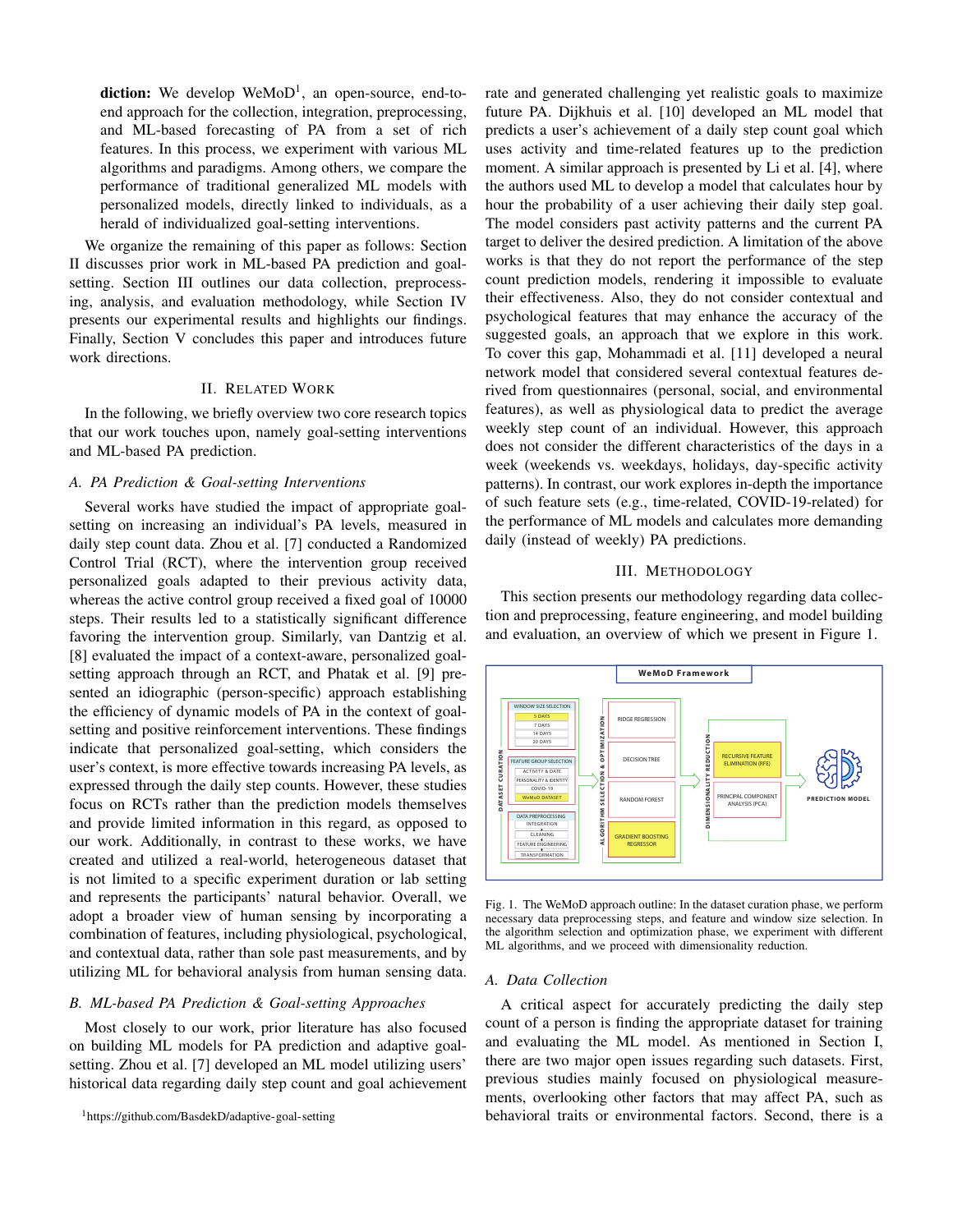lack of relevant in-the-wild data, which may lead to a distorted reflection of an individual's actual PA levels [7]. To this end, we unobtrusively constructed an in-the-wild dataset consisting of data from users with heterogeneous activity trackers. Furthermore, we collected multimodal data concerning historic PA levels combined with the user's psychology and personality, time-relevant features, and features related to COVID-19 movement-restrictive government policies, as described in detail in Section III-B.

To collect the necessary data for our final dataset, we asked twenty-one participants (10 females, 11 males), all over 18 years old (18-24 years: 5, 25-34 years: 8, 35-44: 7, 45-54: 1), owners of Xiaomi and Apple activity trackers and mobile phones, to provide us with their data without any monetary compensation. The average number of participants' steps ranged from 793 to 9244 ( $\mu = 4527$  and  $\sigma = 2062$ ). The study followed the guidelines of the EU General Data Protection Regulation (GDPR) (2016/679) [12]. We pseudonymized the collected data, using a one-way cryptographic hash function [13] (SHA256) to make it impossible to match a piece of information to the specific participant that has submitted it. Finally, all participants provided informed consent, and ethical approval was obtained from the Aristotle University of Thessaloniki (AUTH) Ethics Committee (254324/2020).

## *B. Feature Engineering*

The WeMoD feature-rich dataset incorporates data collected from three different data sources: (1) Activity trackers, (2) Questionnaires, and a (3) COVID-19 dataset, totaling 53 features. Specifically:

Personality and identity features: We extracted 33 personality and identity features from four questionnaires: demographics, the Big Five personality trait scale [14], and the Processes and Stages of Change scales [15, 16]. With regards to demographics, we built seven features concerning gender, age, family status, educational level, and career status. From the Big-Five questionnaire, we evaluated each participant's personality in terms of openness to experience, conscientiousness, extraversion, agreeableness, and neuroticism and built five related features. Lastly, from the TTM questionnaires, we assessed the user's cognitive and affective experiential (e.g., consciousness-raising, dramatic relief, environmental reevaluation, self-evaluation, social liberation) and behavioral processes (e.g., self-liberation, counter conditioning, helping relationships, reinforcement management, stimulus control), and built 21 related features.

Activity and Date features: We obtained the daily number of steps as the target variable, as well as past physical activity features. It is worth mentioning that days with less than 500 steps were considered as no-wear days and discarded from our dataset similarly to other works [9, 17]. Regarding the date features, we extracted helpful meta-information for predicting steps, such as holiday, weekend, day of the week, month, and day of the month.

COVID-19 features: In response to the COVID-19 outbreak, governments worldwide applied a wide range of measures that may have impacted PA (e.g., curfews, movement restrictions). To this end, and since the period of recorded data coincides with the global pandemic, we utilized a public dataset [18], containing indicators from different policy responses (e.g., economic, health, containment, and closure, miscellaneous). We focused on Greece's records per our sample and included 15 features regarding containment and closure policies.

After completing the feature extraction process, each day of a participant in our final dataset consists of 53 features (excluding physical activity window-based features), converted in a numerical format with appropriate encoding techniques.

# *C. Data Preprocessing*

Following the data collection and feature engineering processes described above, a few necessary preprocessing steps have been taken to ensure the robustness of the dataset we created. First, we transformed the data through the manufacturer integration component, merging data from heterogeneous data sources. Then, we applied several techniques for data cleaning (outlier detection, handling of missing days, and no-wear days), and we evaluated the importance of the different feature groups through an extended experimentation process with different subsets of features. To obtain the final format of the dataset, we had to decide on the window size to be used as input for WeMoD to predict the step count of the next day. Four different window sizes were tested, and the performances of the corresponding prediction models were compared. The different  $n$  values used were 5, 7, 14, and 20 days. These values cover an adequate number of experimental window sizes for this research field while also maintaining the feasibility of efficient training of ML models.

After the initial data preprocessing phase, each day of recorded activity in the dataset is described by 53 different features plus additional window-based physical activity features. It becomes evident that the task at hand is characterized by high dimensionality, which may lead to increased training time and even reduced accuracy of the obtained predictions [19]. Hence, for the dimensions of the dataset to be reduced, two distinct approaches were evaluated, namely feature selection and dimensionality reduction through dataset projection into a lower dimension. Our approach towards feature selection was to apply recursive feature elimination (RFE), specifically RFECV, due to the automated and interpretable manner by which the most important features are identified. Regarding dimensionality reduction, we utilized Principal Component Analysis (PCA). RFE reduces the dimensions of the input data by eliminating the least essential features from the dataset. On the other hand, PCA accomplishes the task by applying transformations from the field of linear algebra to the data, making the resulting dataset a projection of the original one.

Overall, our data preprocessing methodology had a positive impact on the performance of the ML prediction models, indicating the high quality of the final dataset, as presented in Section IV.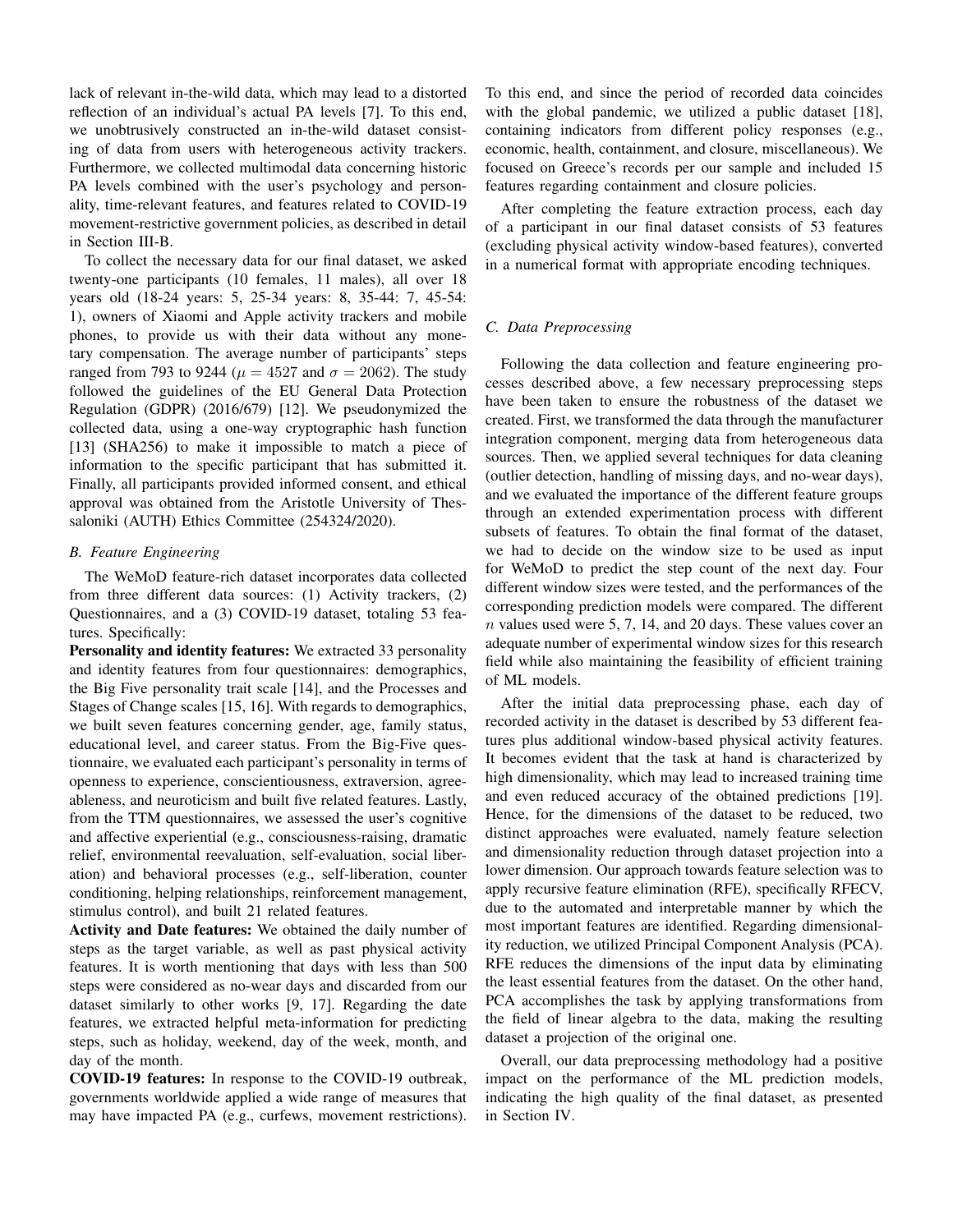# *D. Model Building & Evaluation*

Following the creation of the final version of the dataset, the next step towards developing WeMoD is selecting the ML algorithm that will be used for the prediction model.

Generalized ML Models. Since the target variable is a continuous integer value, we formulate the task at hand as a regression problem. Hence, the algorithms used in our work are supervised ML regression algorithms, specifically Ridge Regression (RI), Decision Tree (DT), Random Forest (RF), and Gradient Boosting Regressor (GBR). These algorithms are chosen to evaluate the performance of different approaches representing linear, tree-based, ensemble, and boosting methodologies used in ML for PA prediction. To obtain the experimental results and compare the different algorithms, we have first conducted hyperparameter tuning and determined their optimal configuration through the usage of GridSearchCV.

Personalized ML Models. On top of the traditional, generalized models, we also adopt a personalized ML paradigm. Personalized ML refers to the creation of ML models that exploit a single individual's data instead of assuming that "one-sizefits-all", building upon previous promising work in the domain of personalized health and well-being analytics [20, 21]. In our work, we conduct a proof-of-concept experiment to evaluate WeMoD's performance on an unknown, new user and lay the foundation for further research on this topic. Specifically, we utilize two versions of the dataset with identical features. The first one, the personalized dataset, is based on data from a single participant. Ten percent of this user's data are held out as a test set for evaluation purposes. The second dataset, used for the generalized model, contains data from all the participants, excluding the user above.

In the process of evaluating the performance of the different models and paradigms, the dataset to be used each time is separated into a train/validation (90%) and a test set (10%). Firstly, the performance of each model is evaluated through a time-series-oriented CV process on the training data. Next, each model is assessed on the test set to evaluate its performance on completely unknown data and ensure the robustness of the evaluation results by excluding the possibility of overfitting. The corresponding results of the algorithm selection and the generalized versus personalized experiments are presented in Section IV.

#### IV. RESULTS & DISCUSSION

This section presents our experimentation results and a commentary on our findings regarding data preprocessing techniques' effectiveness in the field of PA prediction and the differences in performance between generalized and personalized ML.

# *A. Effects of Data Preprocessing on PA Prediction*

As discussed in III-C, several different approaches regarding feature-group selection, outlier handling, and window size selection were tested in order to obtain the optimal version of the dataset. This section presents our results regarding the experimentation with various data preprocessing techniques for PA prediction from multimodal, heterogeneous data.

Window Size: The window size used in creating the dataset did not have much impact on the PA prediction models' **performance**. Thus, we used five days  $(n = 5)$  of activity as input, leading to the least complex models and the largest pool of available data for training, totaling approximately 10000 days of user data.

Feature Selection: Concerning feature selection, we organized the various features into four categories, Activity (A), Date (D), Personality (P), COVID-19 (C19), and tested the chosen regression algorithms' performance in datasets containing different subsets of features. The results (see Table I) indicated that all feature groups had a positive contribution to the predictive ability of the ML models reaching a MAE of 2138 steps. Thus, although the exclusion of certain features through feature selection positively impacted the model's efficiency, no feature group as a whole should be excluded from the dataset. In other words, the novel feature fusion used in the WeMoD dataset leads to the best performance of the prediction models. Additionally, we notice that GBR has consistently yielded the best results (the lower the MAE, the better) in the task of PA prediction and hence we utilize it for the remaining experiments.

TABLE I MAE FOR DATASETS WITH DIFFERENT FEATURE-GROUPS (TRAIN SET)

| <b>Algorithm</b> | A & D | A, D & P | A, D, P & C19 |
|------------------|-------|----------|---------------|
| RI               | 2363  | 2281     | 2274          |
| DT               | 2412  | 2301     | 2290          |
| RF               | 2277  | 2185     | 2149          |
| <b>GBR</b>       | 2277  | 2174     | 2138          |

**Outlier Handling:** Outlier handling is vital especially when in-the-wild data are considered. In our approach, days with exceptionally high step counts are removed from the dataset. The number of days to be removed is defined as a threshold value indicating the percentage of the total number of recordings in the dataset that should be considered outliers. After experimentation, we concluded that the optimal threshold for which the model's performance is improved while overfitting is avoided is 2% with a MAE of 1940 steps in the training set. Table II presents the MAE achieved for different threshold values, and proves that outlier detection and removal can significantly improve the PA prediction models in terms of MAE.

TABLE II PERFORMANCE FOR DIFFERENT OUTLIER THRESHOLD VALUES

| <b>Threshold</b> | <b>Train MAE</b> | <b>Test MAE</b> |
|------------------|------------------|-----------------|
| 1%               | 2021             | 2246            |
| 2%               | 1940             | 2224            |
| 5%               | 1788             | 2276            |
| 10%              | 1617             | 2301            |

**Dimensionality Reduction:** For window size of  $n = 5$ , the total number of features is 317, and the RFE reduced these features to 247. We evaluated our GBR model on the reduced version of a training and a test set containing 247 features and achieved a MAE of 1930 steps in the training set and 1951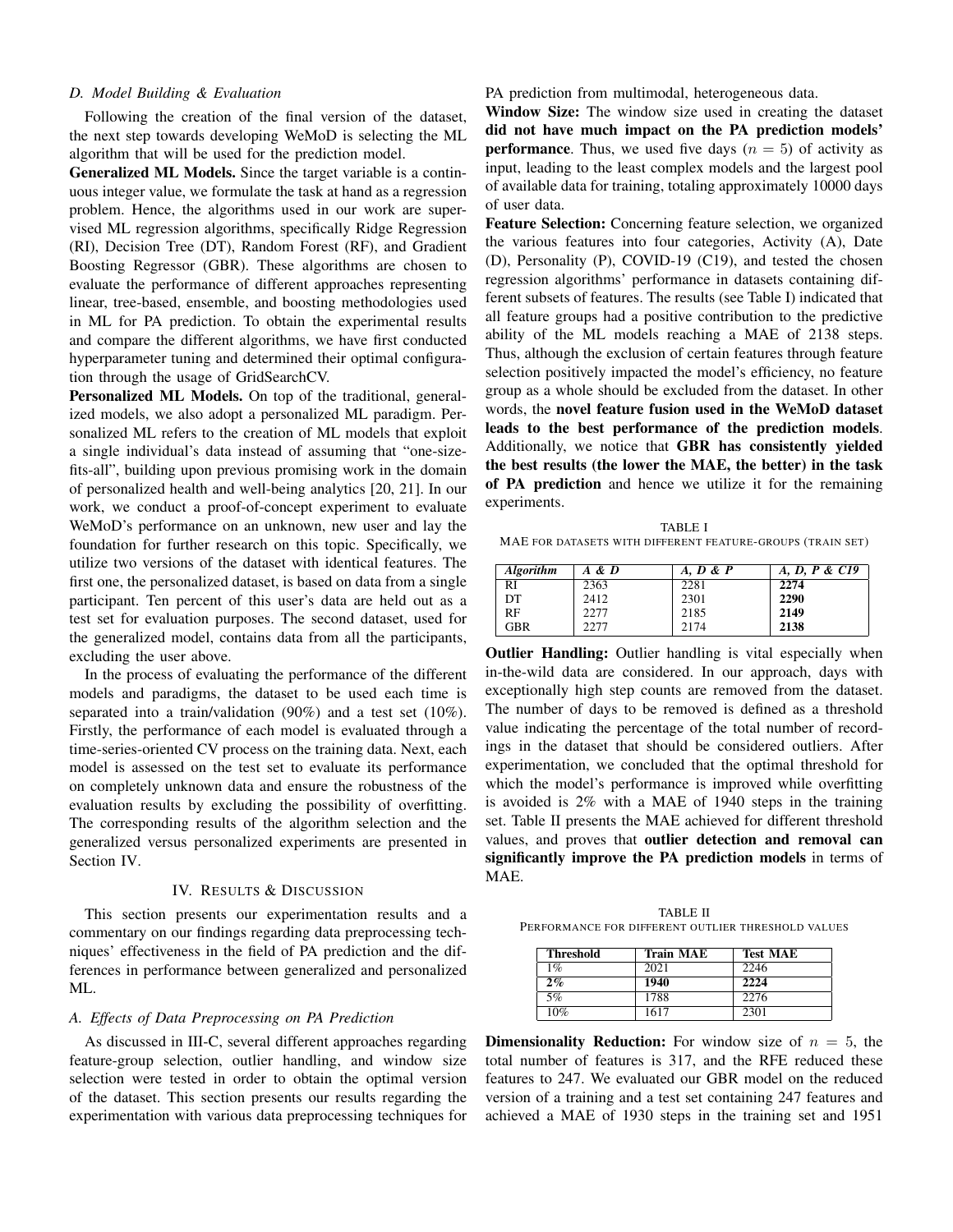steps in the test set. In Figure 2, we present the MAE as obtained through CV for different numbers of features chosen by RFE, where we can see that even less than 100 features can yield satisfactory performance. PCA yielded slightly worse performance with a MAE of 1975 and an optimal number of 57 components. Recalling the previous best performance of the prediction model (Table II), we conclude that feature elimination significantly reduces model complexity without compromising on PA prediction performance.



Fig. 2. CV MAE for various numbers of features chosen by RFE

# *B. Generalized vs. Personalized ML in PA Prediction*

Through this experiment, we assess the performance of the generalized WeMoD model on a new unknown user and compare this performance to a personalized ML approach. The two models were trained on their respective datasets, as described in III-D and evaluated for their predictions on an unknown test set of 160 days of user data. The personalized model yields a better MAE of 1908 steps, compared to 2282 of the generalized model. Having said that, the generalized WeMoD can still identify patterns in the user's step count, even though it has no previous knowledge of any information related to this specific participant of the research. Most likely, with a greater number of users whose data will be utilized for the generalized model's training, the efficiency of its predictions, even for completely unknown individuals, would be further improved. Figure 3 presents a plot with the predictions of the two models amongst the actual step count values for 20 days of the unknown test set, which verifies our claims.

## V. CONCLUSIONS & FUTURE WORK

This work has demonstrated the feasibility of an end-toend approach for step count prediction. The purpose of our research has been two-fold. Firstly, working with an in-the-wild, heterogeneous dataset that included a combination of activityrelated, personal, and contextual features. Secondly, developing a model that utilizes the above dataset to forecast a user's future daily step count. WeMoD serves as a proof of concept for the feasibility of PA prediction in adaptive goal setting. Suggesting an appropriate intervention strategy is out of the scope of this research. Despite that, such a model could be incorporated in the core of more complex goal-setting approaches and PA intervention to positively alter a user's behavior regarding



Fig. 3. WeMoD and Personalized predictions VS actual steps of 20 days.

PA. Specifically, to fulfill C1, we utilized in-the-wild data originating from user activity unrelated to their participation in the ongoing research, which ensured an accurate reflection of an individual's PA levels. By implementing C2, we designed and applied a data integration and preprocessing component to pool and analyze activity data originating from various ubiquitous devices. For C3, we considered a novel combination of physiological, psychological, and contextual features, proving that they can positively contribute to PA prediction. Finally, for C4, we developed and open-sourced a series of ML prediction models capable of efficiently forecasting a user's future step count, given a set of features for a sequence of previous days. Our best model achieved a MAE of 1908 steps.

Based on the above, we believe that the objectives of this research have been achieved; without this, of course, meaning that there is no room for further improvement through future work. An important issue that we would like to address in the future is the relatively small sample size. A larger population sample would provide more days of recorded activity to train more robust and generalizable ML models. Another future direction is incorporating more feature categories (e.g., user location, weather conditions, or other behavioral traits) in the PA prediction task and assessing their impact on the predictive ability of the respective ML models. In reality, the available feature space that may be directly or indirectly related to a user's daily step count is vast. Thus, any future research that attempts to identify the impact of different features on PA prediction models' performance can be considered a contribution to this field. Additionally, while a throughout experimentation on the topic of personalized vs. generalized approaches is out of the scope of this research, our results provide exciting insight and indicate that there is more than enough space for further work regarding the pros and cons of each approach in the health and well-being domain. Finally, we propose incorporating our model in an intervention application to increase an individual's PA levels. The WeMoD prediction model was designed having this goal in mind and with the hope of contributing to the cause